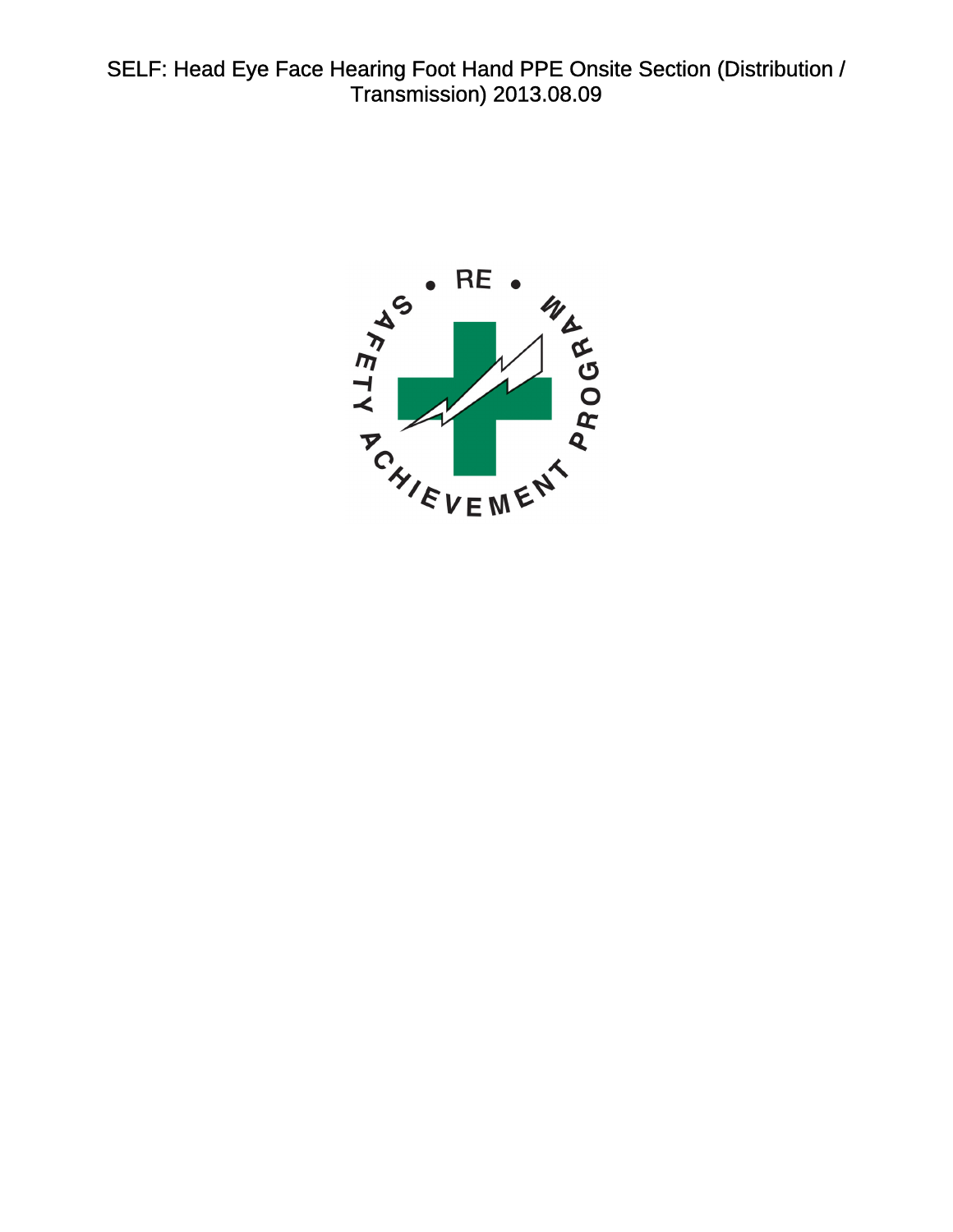# Table Of Contents

<span id="page-1-0"></span>

| 1              |
|----------------|
| 2              |
| 3              |
| $\overline{4}$ |
| 5              |
|                |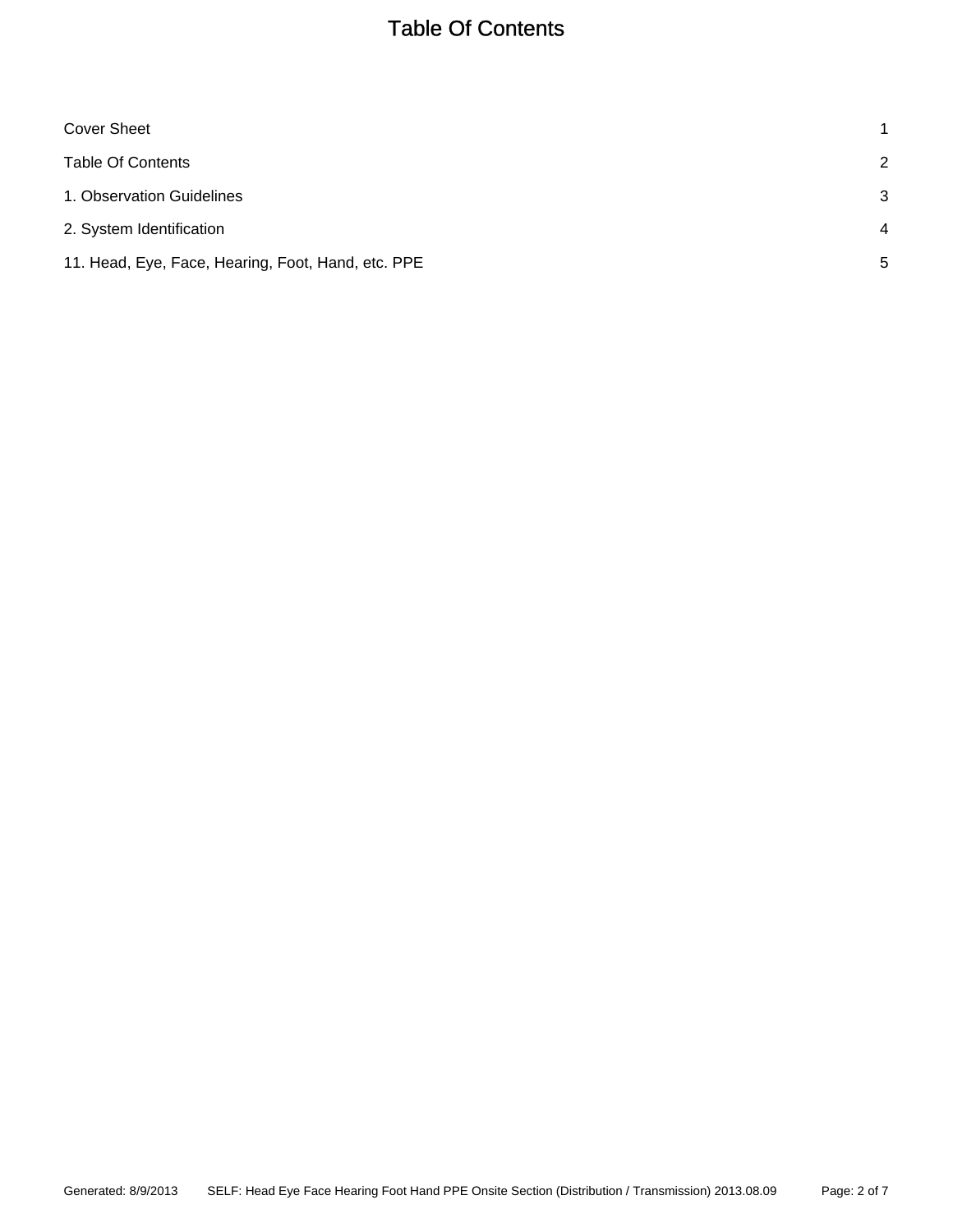### 1. Observation Guidelines

<span id="page-2-0"></span>1.1 Each section of the existing onsite observation form has been broken out by sections and made available for utilization as a self assessment tool during the interim years between the formal onsite observation process conducted every three years.

1.2 Cooperatives are encouraged to use these sections as part of their on-going Safety Improvement Plan to target specific improvement areas found during their formal onsite observation process or areas they have individually prioritized.

1.3 The idea is to identify areas for improvement; initiate planned actions to meet improvement objectives and assess progress on a systematic basis to ensure the improvements have been institutionalized into normal operations.

1.4 Cooperatives can select and self assign to their cooperative each onsite self assessment section that pertains to their identified improvement areas.

PDF versions of these forms will also be available at the RESAP home page under Self Assessment Forms so you can download and utilize them within your self assessment process.

1.5 Once your self assessment hard copy is completed you can enter your finding online and submit. The person conducting the assessment, the date and assessment results will be saved in the system, allowing you to monitor and track your progress.

1.6 Your self assessment process is designed by your cooperative team as part of a continuous safety improvement process.

When planning your assessment process statewide safety professionals, peer to peer cooperative observers or in-house cooperative employees can be used to conduct these assessments, it is entirely up to each cooperative. The key is having a formalized plan that is monitored and reevaluated on a regular basis to ensure objectives are being met.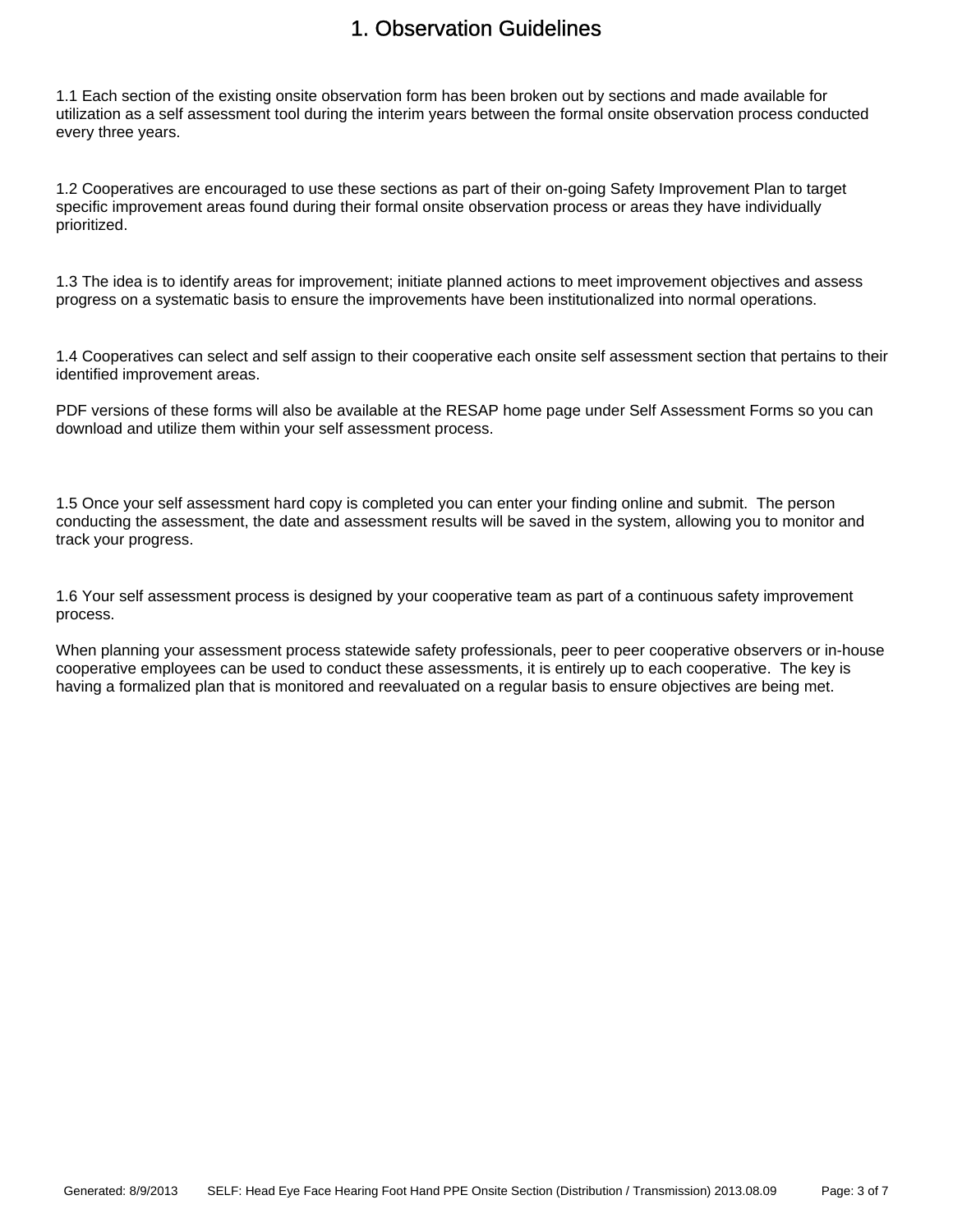## 2. System Identification

<span id="page-3-0"></span>D.1 Name of person making these online entries.

D.2 Email address of person making these entries.

D.3 Date or scheduled date (mm/dd/yyyy) of this inspection.

D.4 Name of the system General Manager/CEO:

D.5 Self Assessment performed by:

- **O** Organization Employee
- Statewide Personnel
- Outside service provider
- Other

D.6 Select the type of audit being performed at this system.

- RESAP observation was announced to many.
- RESAP observation was announced to a select few.
- **RESAP Observation is unannounced.**
- RESAP observation is section based in calendar yr.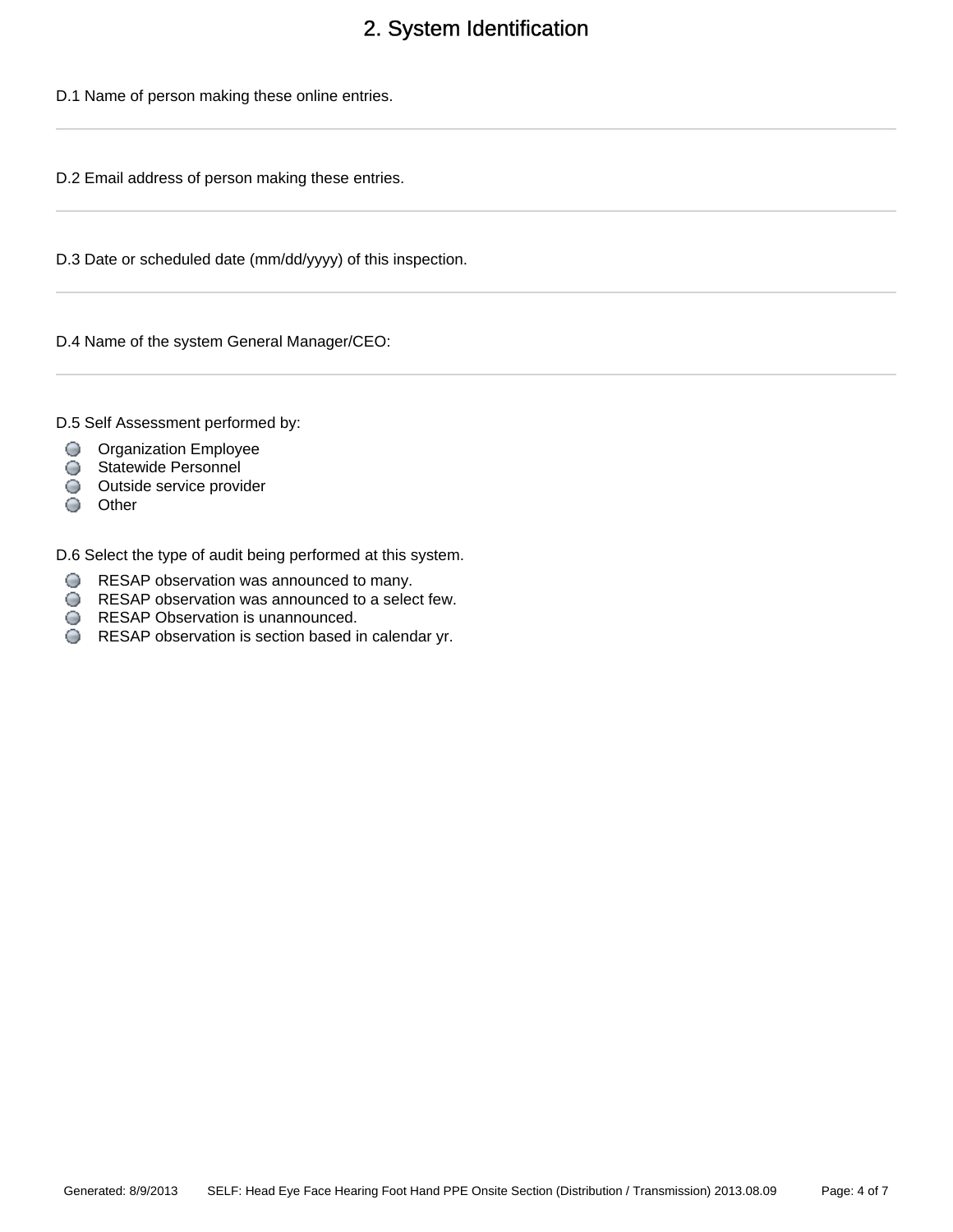# 11. Head, Eye, Face, Hearing, Foot, Hand, etc. PPE

<span id="page-4-0"></span>11.1 Head protection meets applicable OSHA/ANSI standards and meets specifications for jobs performed.

Criteria:

Head protection hazard assessment for system positions are completed.

Hard hat suspension systems are in good condition.

Electric utility worker head protection is free of decals or decorations as per manufacturer recommendations which may affect the dielectric protection.

ref: 1910.135(a)

- Exceeds Requirements
- Satisfies All Requirements
- **Partially Satisfies Requirements**
- **S** Fails to Satisfy Requirements
- **□** N/A

11.2 Eye and face protection meets applicable OSHA/ANSI standards and hazard assessment specifications for jobs performed.

Criteria:

Eye and face protection in use and is in good condition. Eye protection not in use is properly stored. Clear and tinted safety glasses are issued to all employees.

ref: 1910.133(a) and (b)

- **Exceeds Requirements**
- **Satisfies All Requirements**
- **Partially Satisfies Requirements**
- **C** Fails to Satisfy Requirements
- $\Box$  N/A

11.3 Noise hazard assessments for equipment and areas are completed.

### Criteria:

Noise hazard signs, "Hearing Protection Required," are posted in areas and on equipment where protection is needed.

ref: 1910.95

- **Exceeds Requirements**
- **Satisfies All Requirements**
- **Partially Satisfies Requirements**
- **S** Fails to Satisfy Requirements
- $\Box$  N/A

11.4 Hearing protection meets applicable OSHA/ANSI standards, hazard assessment, specifications for jobs performed, and exposure level needs.

Criteria:

Multiple types of hearing protection are available for optimum individual fit and comfort. When in use, hearing protection is worn in the most effective manner. When not in use, hearing protection is properly stored.

ref: 1926.101

#### ∩ Exceeds Requirements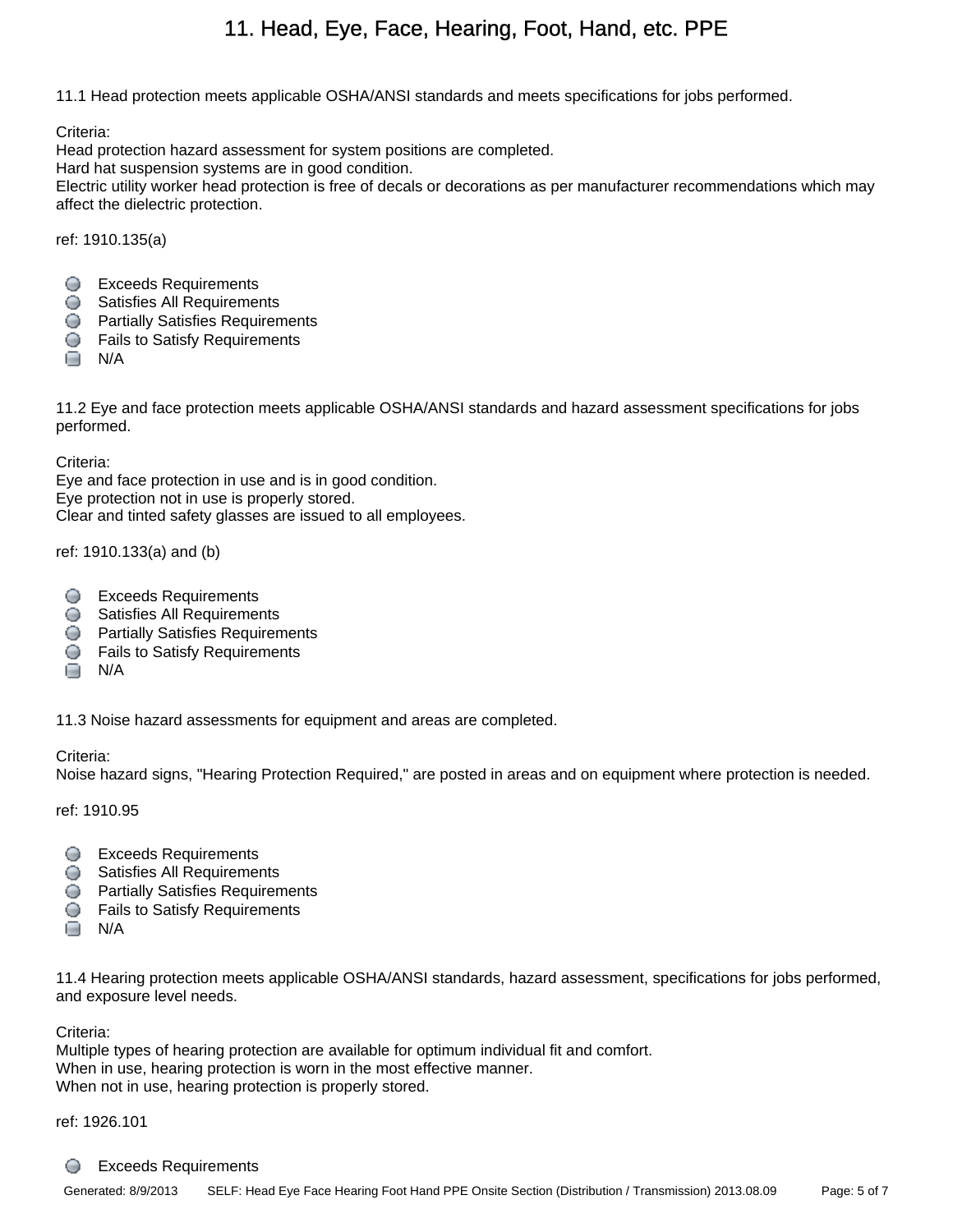### 11. Head, Eye, Face, Hearing, Foot, Hand, etc. PPE

- **Satisfies All Requirements**
- **Partially Satisfies Requirements**
- **S** Fails to Satisfy Requirements
- $\Box$  N/A

11.5 Protective footwear meets applicable OSHA/ANSI standards and specifications for jobs being performed.

Criteria:

Protective footwear hazard assessments have been performed. Protective footwear in use will provide the protection needed.

ref: 1910.136

- **Exceeds Requirements**
- **Satisfies All Requirements**
- **C** Partially Satisfies Requirements
- **S** Fails to Satisfy Requirements
- $\Box$  N/A

11.6 Hand protection meets applicable OSHA/ANSI standards and specifications for jobs being performed.

Criteria:

A hand protection hazard assessment has been performed. The hand protection provided is suitable for utility work hazards.

ref: 1910.138

- **Exceeds Requirements**
- **Satisfies All Requirements**
- **Partially Satisfies Requirements**
- **G** Fails to Satisfy Requirements
- $\Box$  N/A

11.7 Interviwed employees can explain when these personal protective items shall be worn, the criteria for proper use, and care needed to keep these items in good condition.

- Exceeds Requirements
- **Satisfies All Requirements**
- **Partially Satisfies Requirements**
- **S** Fails to Satisfy Requirements
- $\Box$  N/A

11.8 Reflective Vests - Are safety/reflective vests issued to employees and in good condition?

- **Exceeds Requirements**
- **Satisfies All Requirements**
- **Partially Satisfies Requirements**
- **S** Fails to Satisfy Requirements
- $\Box$  N/A

11.9 Are protective safety chaps available/issued to affected employees who use chain saws.

- Exceeds Requirements
- **Satisfies All Requirements**
- **C** Partially Satisfies Requirements
- **S** Fails to Satisfy Requirements
- $\Box$  N/A